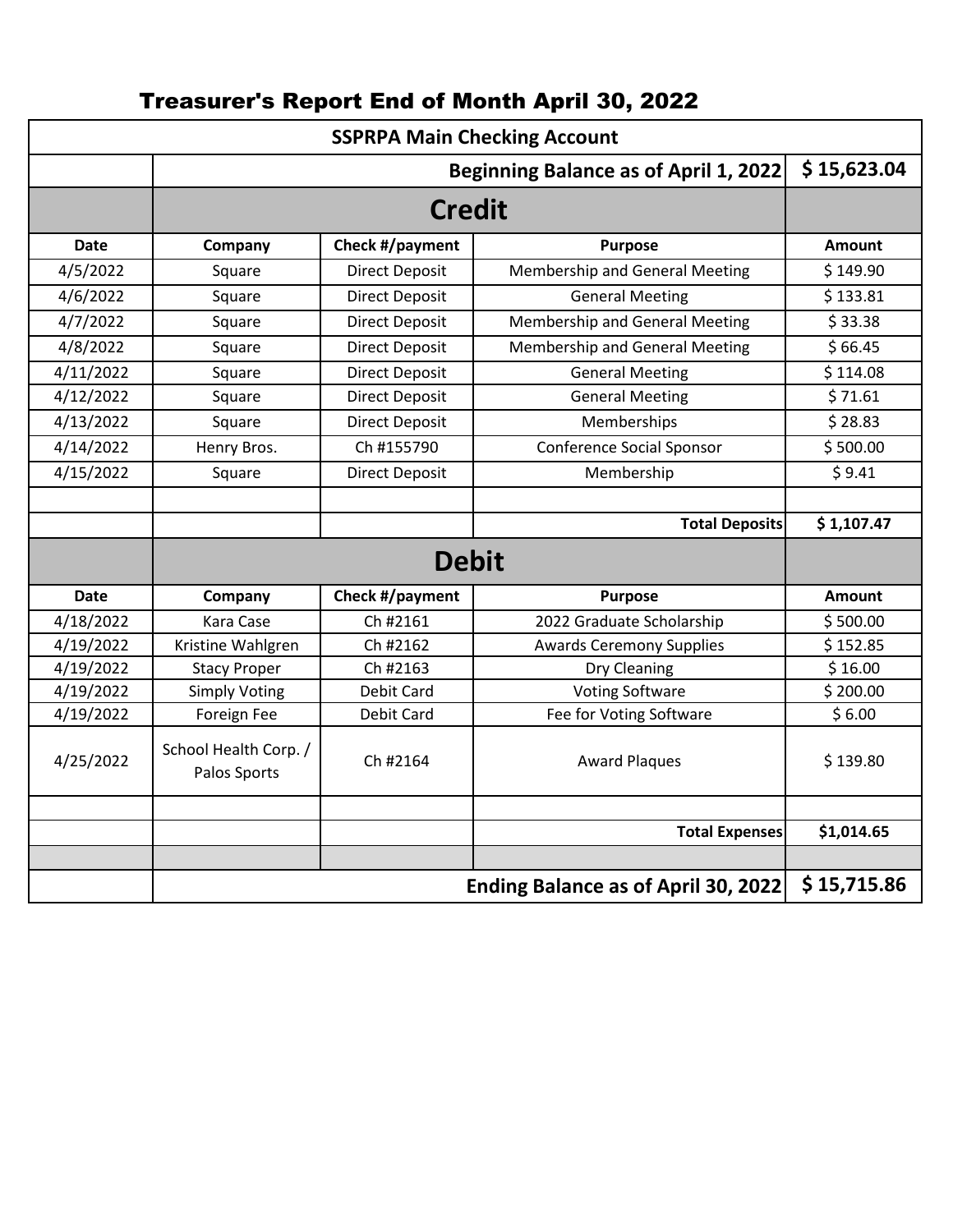| <b>Wilson Family Scholarship Fund Savings Account</b> |             |                 |                             |               |  |  |  |
|-------------------------------------------------------|-------------|-----------------|-----------------------------|---------------|--|--|--|
|                                                       |             | \$0.00          |                             |               |  |  |  |
|                                                       |             |                 |                             |               |  |  |  |
| <b>Date</b>                                           | Company     | Check #/payment | <b>Purpose</b>              | <b>Amount</b> |  |  |  |
| 4/14/2022                                             | <b>IPRF</b> | Ch #30572       | Transfer Wilson Family Fund | \$1000.00     |  |  |  |
|                                                       |             |                 |                             |               |  |  |  |
|                                                       |             |                 | <b>Total Deposits</b>       | \$1,000.00    |  |  |  |
|                                                       |             |                 |                             |               |  |  |  |
| <b>Date</b>                                           | Company     | Check #/payment | <b>Purpose</b>              | <b>Amount</b> |  |  |  |
|                                                       |             |                 |                             |               |  |  |  |
|                                                       |             |                 | <b>Total Expenses</b>       | \$0.00        |  |  |  |
|                                                       |             |                 |                             |               |  |  |  |
|                                                       |             | \$1,000.00      |                             |               |  |  |  |

## Treasurer's Report End of Month April 30, 2022